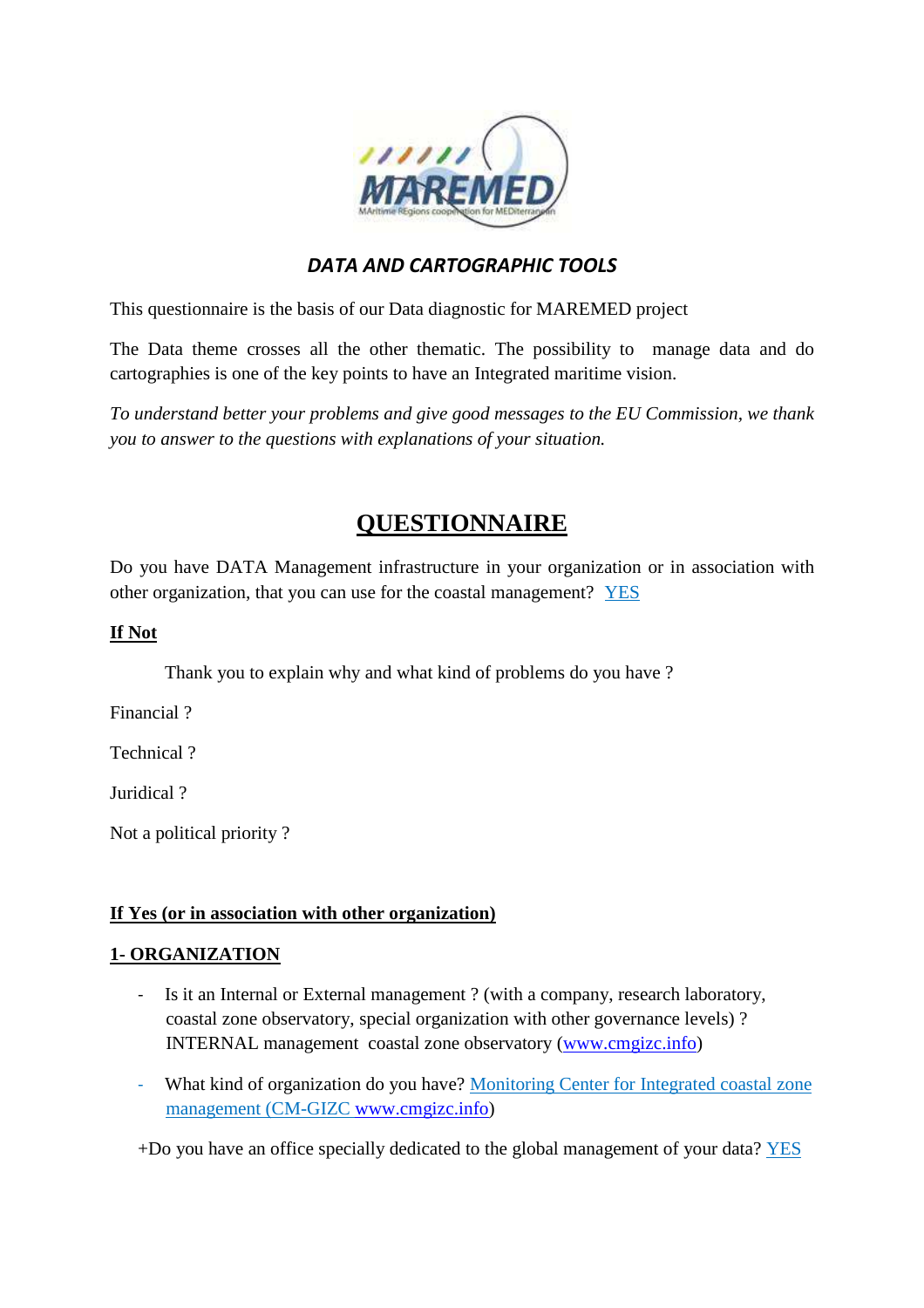+Do you have thematic management for all or a part of the data? Part

#### **How do you organize the data management for the MAREMED thematic;**

### *Fishing ;*

Do you have data management for this theme ? NO

In a specialized fishing office?

Are these data related to the regional global data set to complete an integrated vision? NO

*What kind of data related to this theme do you manage or use?* 

- 1. seasonal fishing nurseries marine areas
- 2. restricted marine areas
- 3. protected marine areas

### *Adapting to Climate Change :*

Do you have data management for this theme? YES

In a specialized Climate Change office? YES

For example, do you have observations or atlases for erosion, extreme events like marine flood, rain, tempests, low pressure … YES

Are these data related to the regional global data set to complete an integrated vision ? **YES** 

*What kind of data related to this theme do you manage or use ?* 

- 1. coastline evolution (from 1944 to 2011)
- 2. climate conditions (from 1993)
- 3. coastal defense works

### *ICZM ;*

In a Integrated maritime vision, the ICZM data organization could be the data platform for coastal management.

Do you have data management for this theme? YES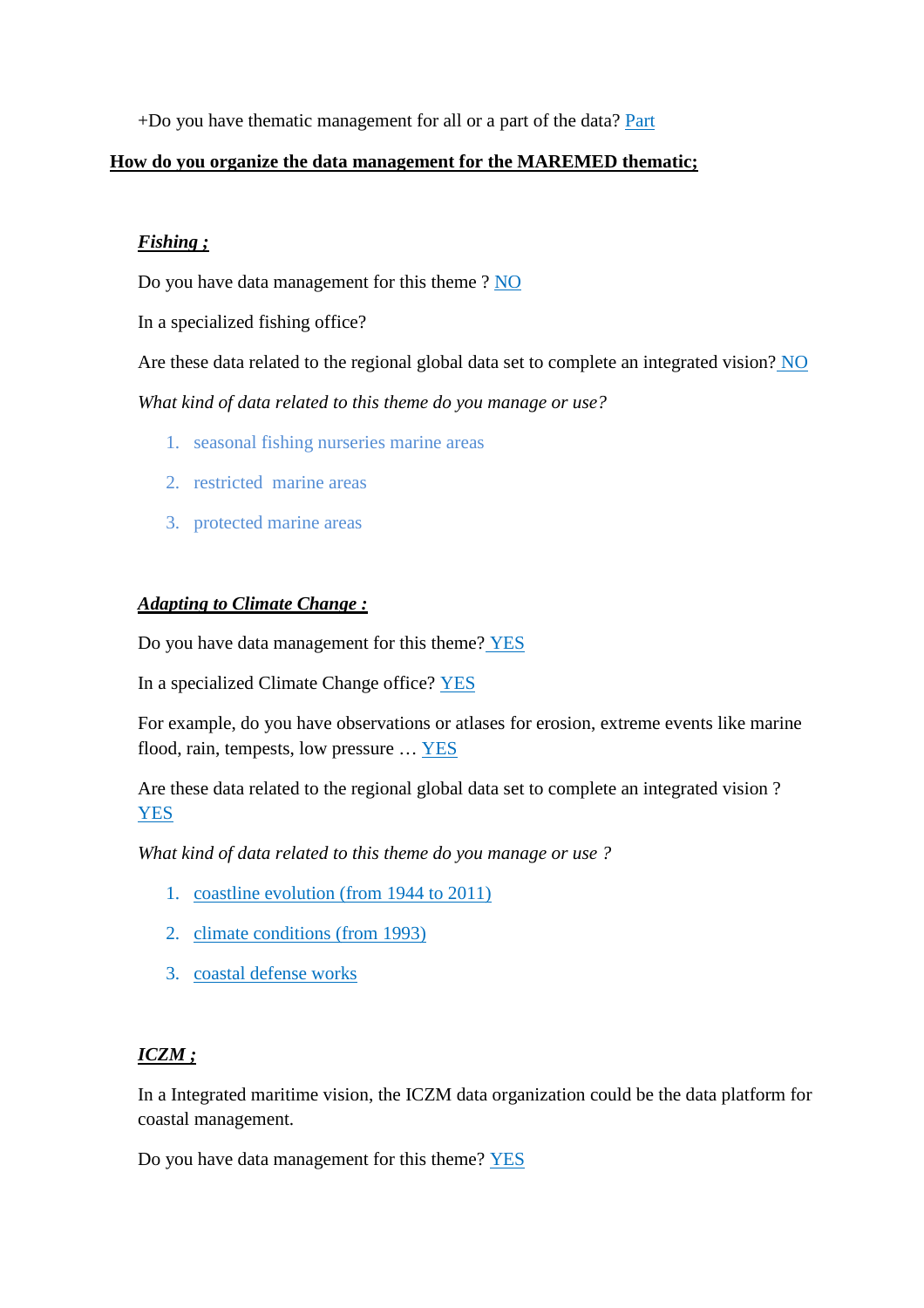In a specialized ICZM office ? YES

Are these data related to the regional global data set to complete an integrated vision ? YES

*What kind of data related to this theme do you manage or use ?* 

- 1. statistics
- 2. Land use
- 3. Administrative boundaries
- 4. Reports on line

### *Water-Framework Directive;*

Do you have data management for the parameters analyzed for W. F. Directive? Partially

In a specialized WFD office? NO

Are these data related to the regional global data set to complete an integrated vision? **YES** 

*What kind of data related to this theme do you manage or use?* 

1. Hydrology

### *Oil Spill pollution;*

Do you have data management for planification of the fighting against pollution ? NO

In a specialized office ? NO (Civil protection Department in general)

Are these data related to the regional global data set to complete an integrated vision ? NO

*What kind of data related to this theme do you manage or use ?* 

1. Vulnerable marine areas

### **Integrated organization;**

- For Fishing, Adapting to climate change in coastal zone, ICZM, WFD, REACH, fighting against pollution, fauna and flora, do you have special organization for data? Only between ACC and ICZM
- Do you have links among these thematic in terms of data? Partially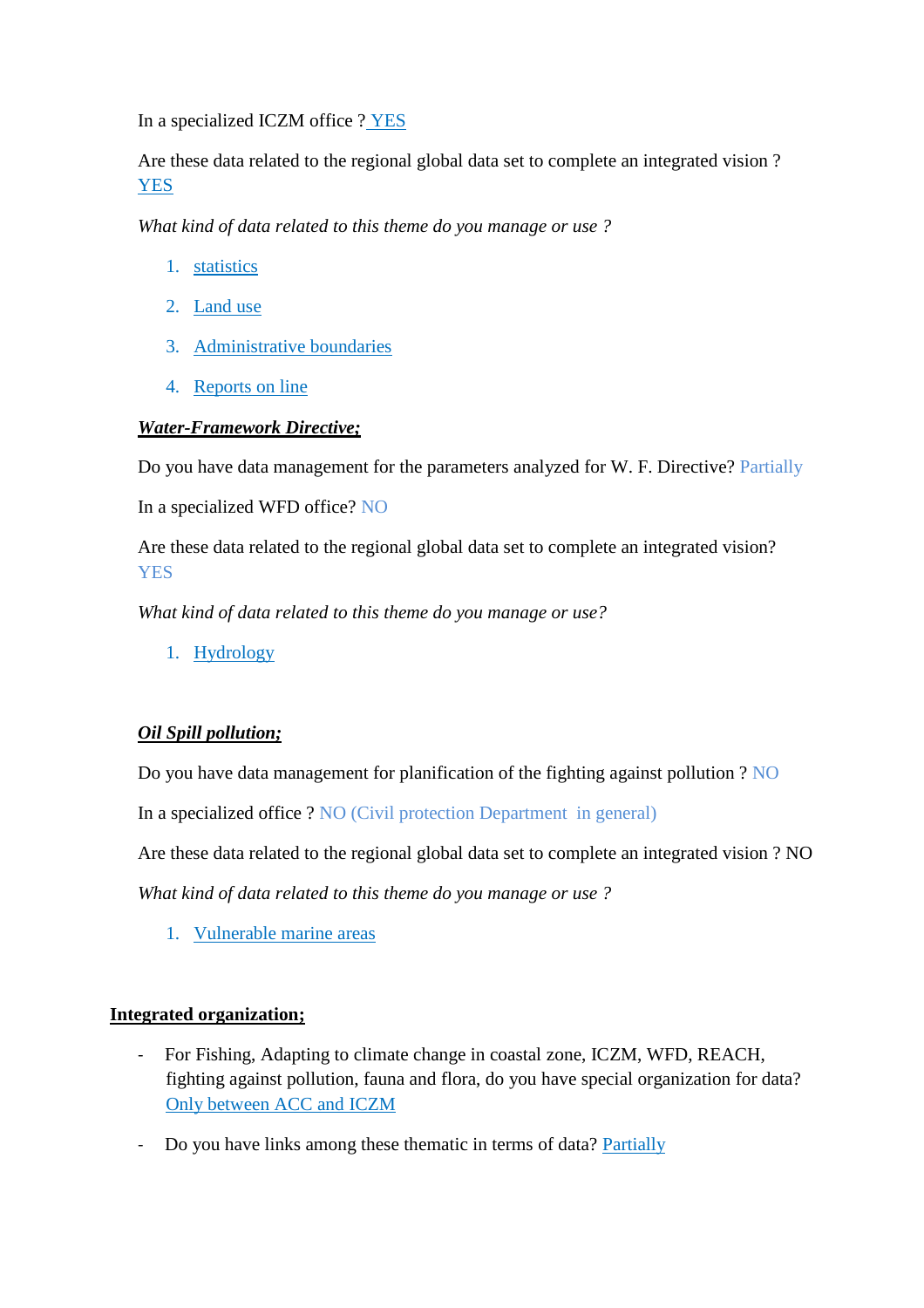- Or No links are made in the different offices for data (the current case), Data of ICZM are not connected with data of fishing...
- What do you think it would be possible to do for improving the situation? (a special meeting of MAREMED will be organised for that) To improve collaboration between offices
- To be recognized in the MAREMED website, we thank you to give links directly to find each theme in your website: (http://80.94.113.69/cmg\_segnalazioni )

# **2 -BUDGET :**

Do you have a special budget for data management ? YES

For the global management of your data or for some thematic data? For the global management

Do you use regional ERDF or ERDF from European projects for data acquisition? Partially

Do you receive national budget for one or more kind of data ? NO

What are you needs? MORE BUDGET, MORE DATA, MORE LINKS

What are your suggestions for the next financial period (2014 2020):

Stop funding generic coastal data collection/elaboration (for example at national level), concentrate on the Regions the most part of efforts to improve the coastal database or better SDI.

## **3- HARDWARE AND SOFTWARE :**

What kind of systems do you use? Standards : WFC, WFS, WMS (site OGC) ?

WMS

**WFS** 

KMZ

## **4 - DATA management regarding INSPIRE DIRECTIVE :**

What kind of DATA do you manage? (you can do a reference to the information given in the chapter 1)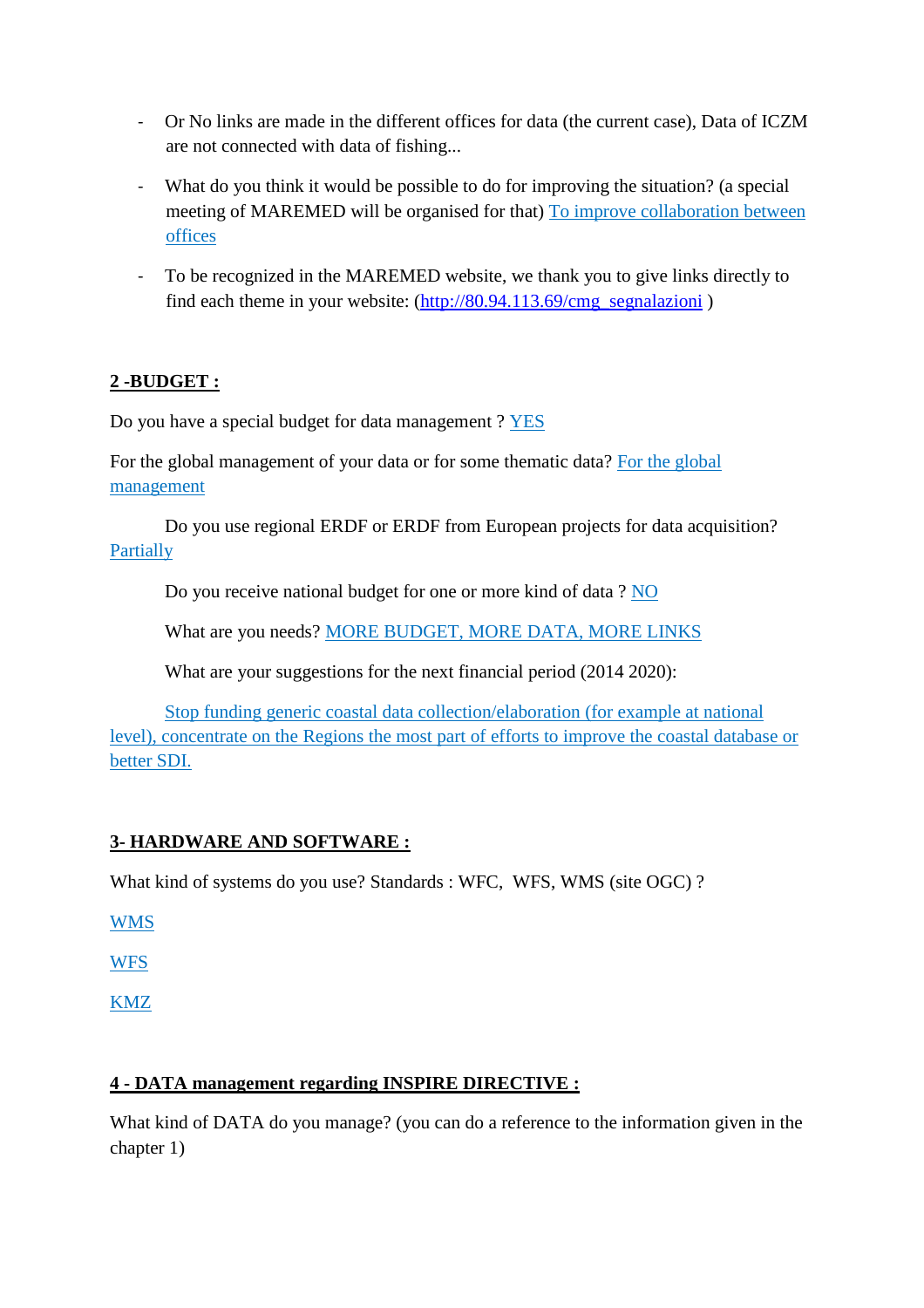Raster

Vector

Numeric

Documents

We thank you to send a list of your metadata.

#### **MFTADATA**

I nostril metadata riguardano I seguenti datasets:

- Coast line 1944
- Coast line 1955
- Coast line 1990
- Coast line 1992
- Coast line 1994
- Coast line 1996
- Coast line 1998
- Coast line 2002
- Coast line 2005

Sono consultabili e liberamente scaricabili al seguente link: http://www.cmgizc.info/metadato/

If the data are related to the INSPIRE Directive you can comment directly the INSPIRE Annexes given in word format,

*ANNEX I -SPATIAL DATA THEMES REFERRED TO IN ARTICLES 6(A), 8(1) AND 9(A) 1. Coordinate reference systems: we adopt UTM33 ED50 for the web-GIS , whilst for the OGC formats (WMS,WFS,KMZ) are in WGS84 in EPGS code. Vertical datum is referred to IGM standard 0 (+0.27 to EVRS200) 2. Geographical grid systems: no available.?? Harmonised multi-resolution grid with a common point of origin and standardised location and size of grid cells. 3. Geographical names: available 4. Administrative units: available 5. Addresses: not available (we are going to implementing this data) 6. Cadastral parcels: not available 7. Transport networks: not available 8. Hydrography: available 9. Protected sites: available ANNEX II - SPATIAL DATA THEMES REFERRED TO IN ARTICLES 6(A), 8(1) AND 9(B) 1. Elevation: available (IGM compliant) 2. Land cover: available 3. Orthoimagery: available 4. Geology: available*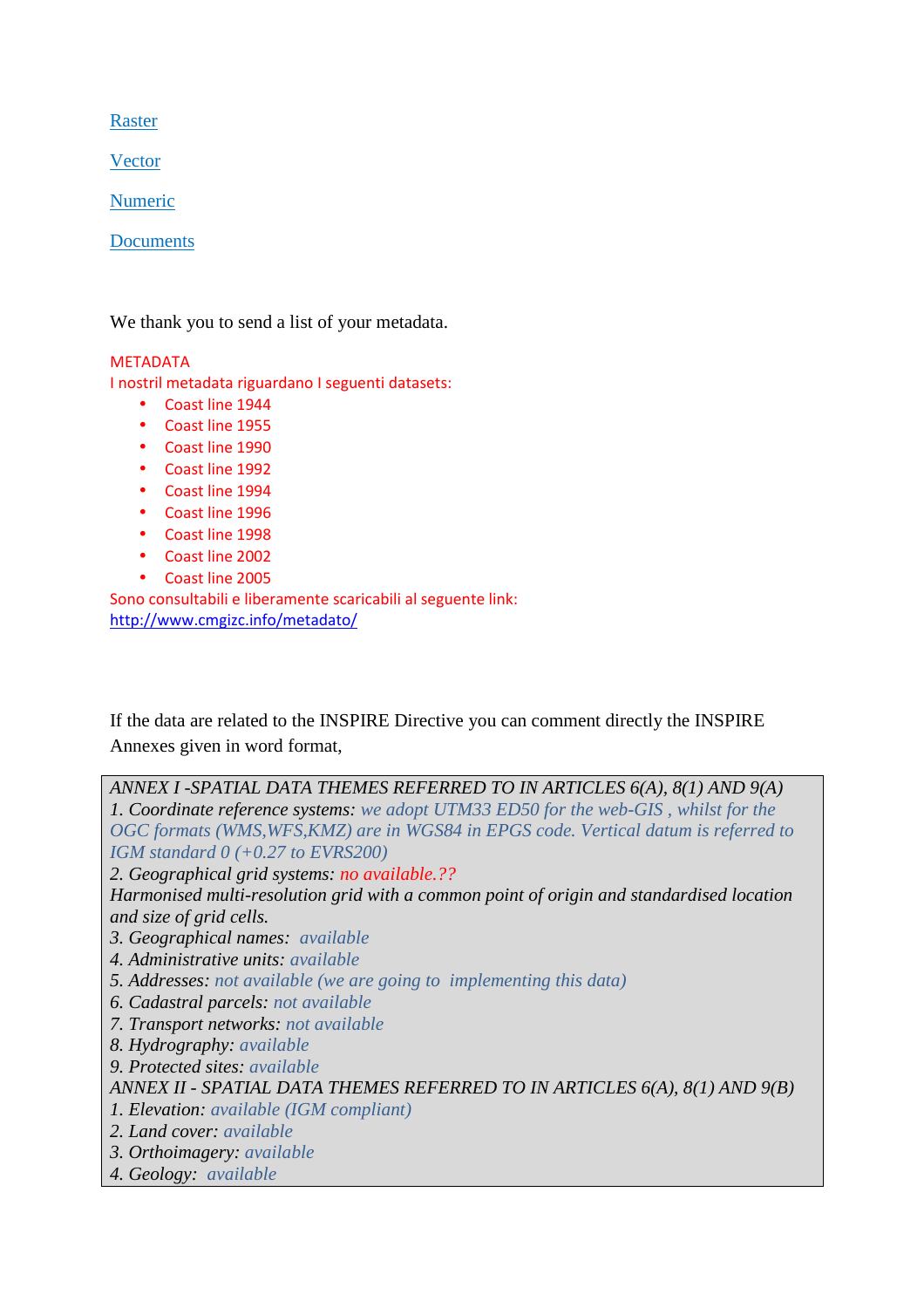*ANNEX III - SPATIAL DATA THEMES REFERRED TO IN ARTICLES 6(B) AND 9(B) 1. Statistical units: available 2. Buildings: available 3. Soil: available 4. Land use: not available 5. Human health and safety: not available 6. Utility and governmental services: available (not yet on WEB-GIS) 7. Environmental monitoring facilities: available 8. Production and industrial facilities: not available 9. Agricultural and aquaculture facilities: not available 10. Population distribution — demography: : available 11. Area management/restriction/regulation zones and reporting units: available 12. Natural risk zones: not available 13. Atmospheric conditions: available (not yet on WEB-GIS) 14. Meteorological geographical features: available (not yet on WEB-GIS) 15. Oceanographic geographical features: available (not yet on WEB-GIS) 16. Sea regions: not available 17. Bio-geographical regions: available 18. Habitats and biotopes: available (not yet on WEB-GIS) 19. Species distribution: available (not yet on WEB-GIS) 20. Energy resources: not available* 

*21. Mineral resources: available* 

You can find the INSPIRE Directive in all MAREMED languages in the MAREMED website.

http://www.maremed.eu/index.php?act=1,5,3

http://www.maremed.eu/index.php?act=1,5,3,,,,,en (English link)

Moreover, we constituted an extract of the Directive with just the Annexes in each language of MAREMED project. (in attachment of this questionnaire and in gmail tool).

We thank you to comment the annexes directly in the text and explain your situation regarding the parameters concerned.

For each parameter;

Thank you to explain if ;

you manage this kind of data, ?

you have local or national guidelines to collect this parameter ? If yes ; thank you to send it to us to cross experiences

#### **5 - JURIDICAL STATUS OF DATA - DISSEMINATION**

Are you proprietary of your data ? YES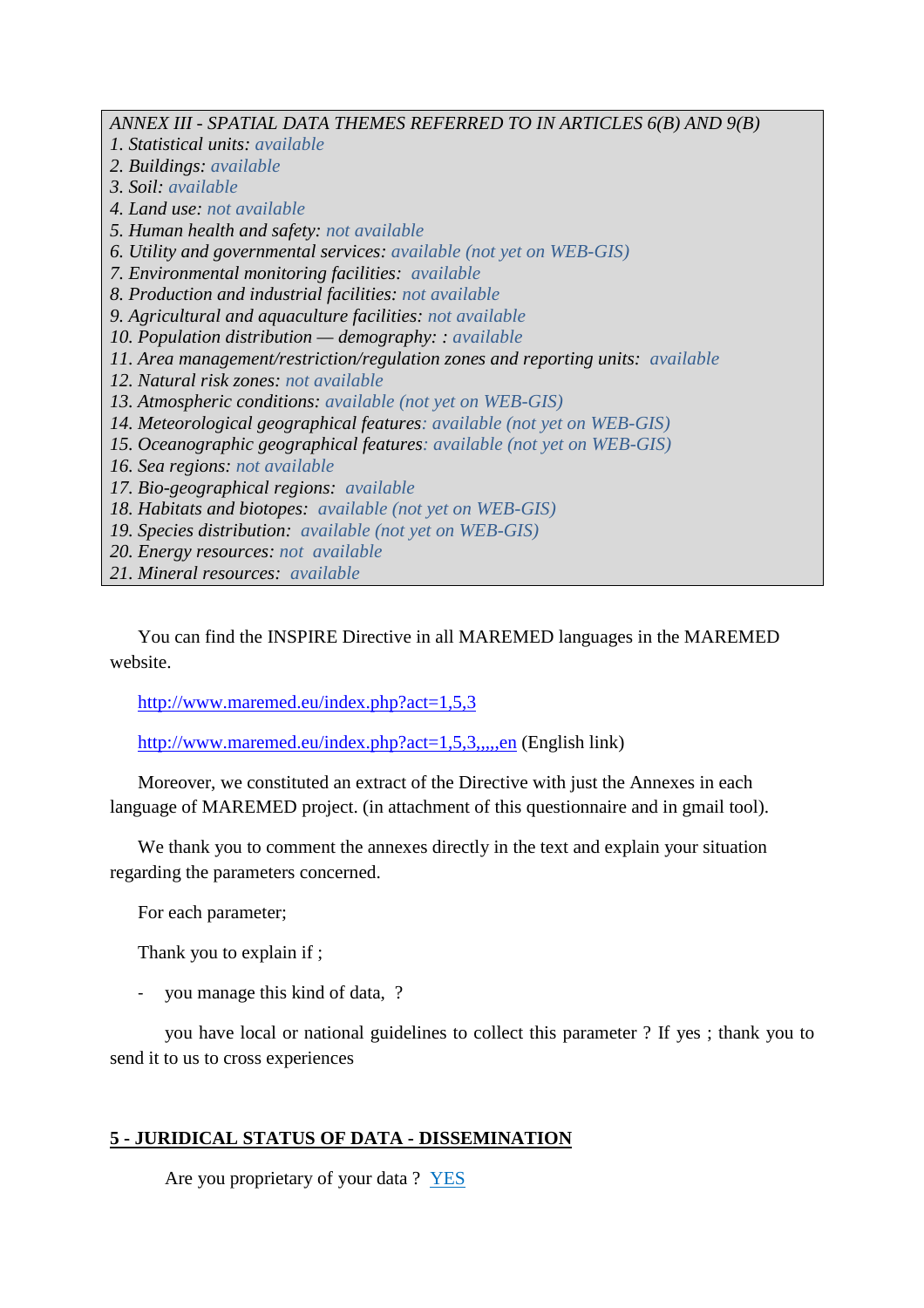Do you have an "open data" policy ? YES

Do you have a geoportal to open the possibility to pick-up the data ? YES

For your internal needs only

For the public bodies

For all users YES

### *What are the links with your state ?*

- do you send data to the state ? What kind of parameter (for fishing or WFD for example) YES (e.g. new protected marine areas)
- do you receive regularly data from your state ?NO

# **6 - TRAINING OF FUNCTIONARIES IN CHARGE OF DATA MANAGEMENT AND/OR COASTAL MANAGEMENT**

What are your financial or technical needs for;

- The data managers MORE PERSONNEL
- The coastal managers MORE PERSONNEL

Does this kind of training exist in your region or state? YES

### **7 - WORKS WITH YOUR NEIGHBOURS**

Have you ever worked with your neighbour regions to do common cartographies/mapping? YES

Thank you to give examples ...

LIGURIA REGION

EMILIA ROMAGNA REGION

TOSCANA REGION

CAMPANIA REGION

### **8 - PREPARING PILOT ACTIONS COMPONENT**

- **Awareness raising about INSPIRE Directive: ( For Pilot Action Component)**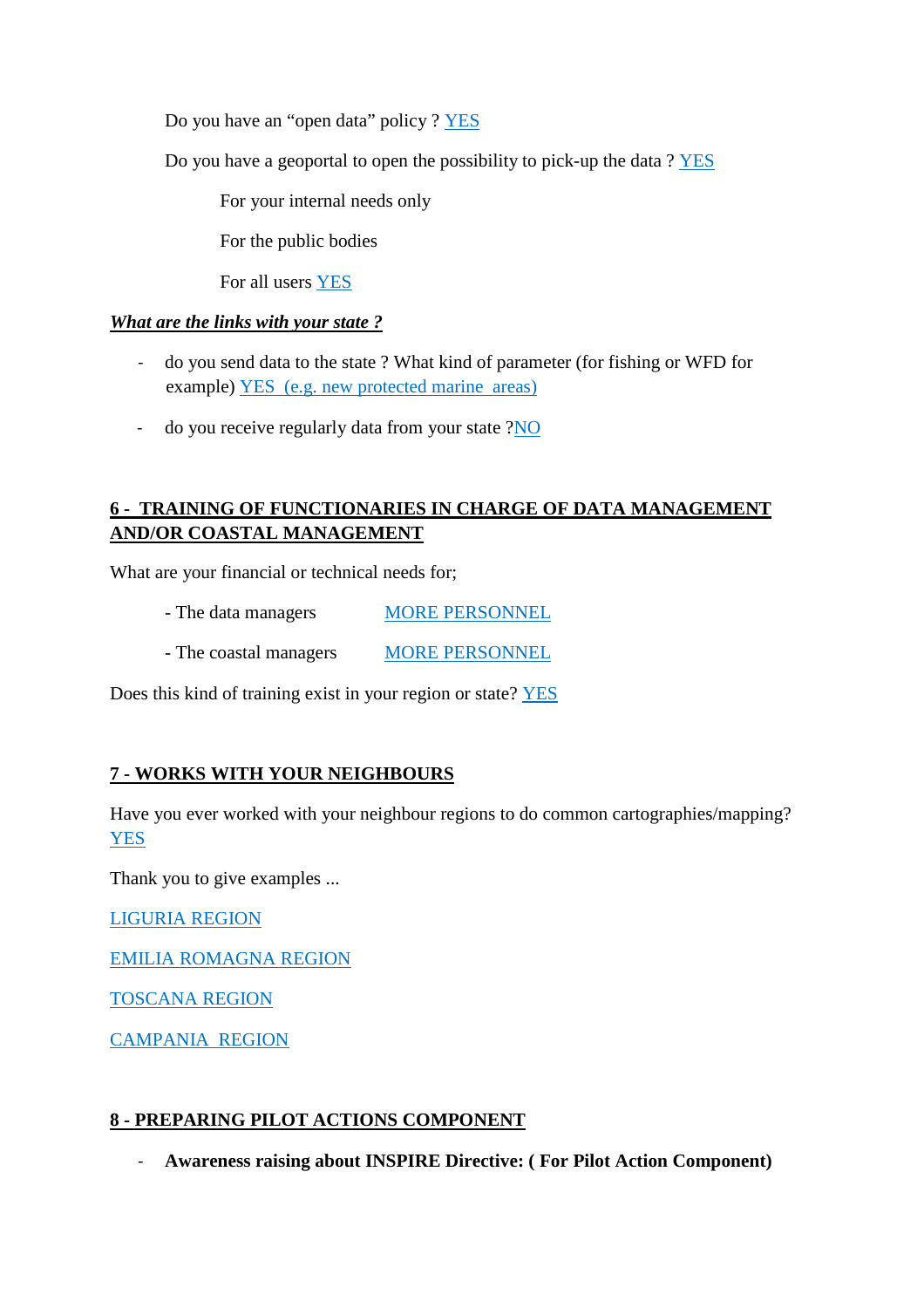This Directive must help the multilevel governance of territories but it is not sufficiently known and applied.

MAREMED will organise one day training for the partnership with European functionaries to explain this Directive to key actors of coastal management in your region

 Give us suggestions of these key actors in your case, how many person will participate to this training ? MORE THAN 10

 Give us suggestions about questions you would want to see put on the debate during this training (for example, juridical, financial or technical impact of the Directive ...)

We would like to have more clear explanations about the DATA SPECIFICATION of the ANNEX

*The result of the diagnostic will be presented during the training.* 

## - **Participation to test of EMODNET**

Could you send a set of data like bathymetry or habitats, fauna and flora inventories, to participate to this test ?

Our WMS and WFS services are available at : http://80.94.113.69/mapguide2010/mapagent/mapagent.fcgi

Coastal lines and METADATA are downloadable at:

http://www.cmgizc.info/metadato/

### - **Interoperability test :**

In the pilot actions we decided to test of link of our systems with our neighbours to a have an example of common map. This will prove the interest to take into account the regions for the application of the different European Directives and white papers..

We thank you to confirm to us that it will be possible to work on :

- Erosion (evolution of coastal line since 40 years)
- Habitats, CIZ, Fauna and flora, Natura 2000

- Spatial planning in link with Economical activities in an integrated land and sea space

Yes, we can!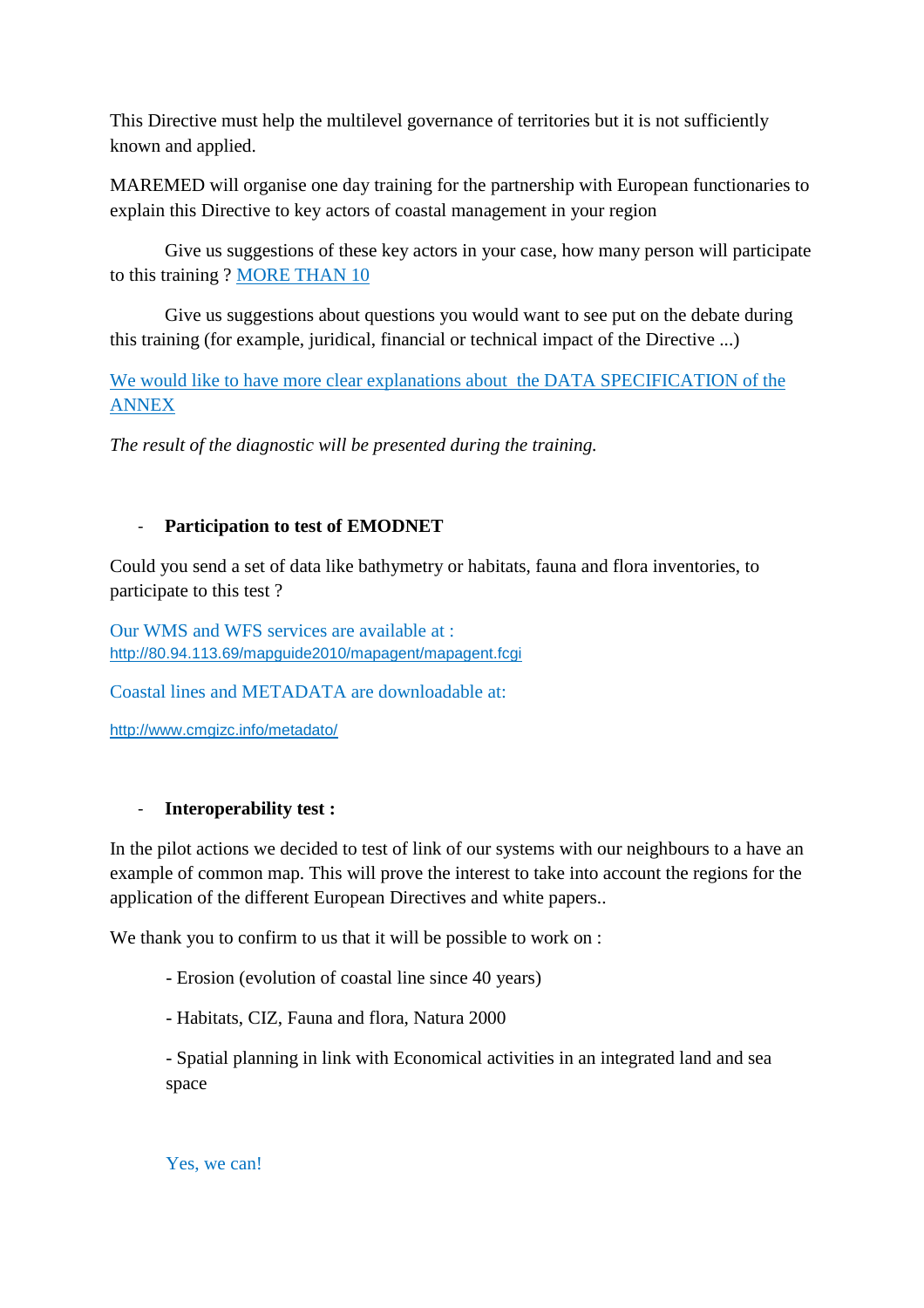Please find below the list of layers available in the coastal WEB-GIS of the Regione Lazio:

| 1. | Dati ISTAT 2001 Costa           |  |
|----|---------------------------------|--|
|    | 1.1. Residenti Comuni Litoranei |  |
|    | 1.2. Aggregati Morfologici      |  |
|    | 1.3. Circoscrizioni Turistiche  |  |
|    | 1.4.A.T.O.                      |  |
| 2. | <b>Dati EEA</b>                 |  |
|    | 2.1. Limiti Marittimi           |  |
| 3. | <b>SEGNALAZIONI</b>             |  |
| 4. | LIMITI AMMINISTRATIVI           |  |
|    | 4.1. Comuni Litoranei           |  |
|    | 4.2. Regione Lazio              |  |
| 5. | <b>CARTOGRAFIA DI BASE</b>      |  |
|    | 5.1.IGM 100.000                 |  |
|    | 5.2.IGM 50.000                  |  |
|    | 5.3.IGM 25.000                  |  |
|    | 5.4.CTR 10.000                  |  |
| 6. | <b>ALTIMETRIA</b>               |  |
|    | 6.1. Capisaldi                  |  |
|    | 6.2. Batimetria- 0 IIMM         |  |
| 7. | <b>IDROLOGIA LITORANEA</b>      |  |
|    | 7.1. Fiumi                      |  |
|    | <b>7.2.Rio</b>                  |  |
|    | 7.3. Torrenti                   |  |
|    | 7.4. Canali                     |  |
|    | 7.5. Fossi                      |  |
|    | 7.6. Laghi Costieri             |  |
|    | 7.7. Bacini Costieri            |  |
| 8. | <b>USO DELLA COSTA</b>          |  |
|    | 8.1.Anno 2005                   |  |
|    | 8.1.1.4° Livello 2005           |  |
|    | 8.1.2.3° Livello 2005           |  |
|    | 8.1.3.2° Livello 2005           |  |
|    | 8.1.4.1° Livello 2005           |  |
| 9. | <b>LINEE COSTA</b>              |  |
|    | 9.1. Linea Costa 1944           |  |
|    | 9.1.1. 'Costa Sabbiosa - 1944'  |  |
|    | 9.1.2.' Opere a mare - 1944'    |  |
|    | 9.1.3.'Opere fisse - 1944'      |  |
|    | 9.1.4.'Porti e moli - 1944'     |  |
|    | 9.2. Linea Costa 1955           |  |
|    | 9.2.1.'Costa Sabbiosa - 1955'   |  |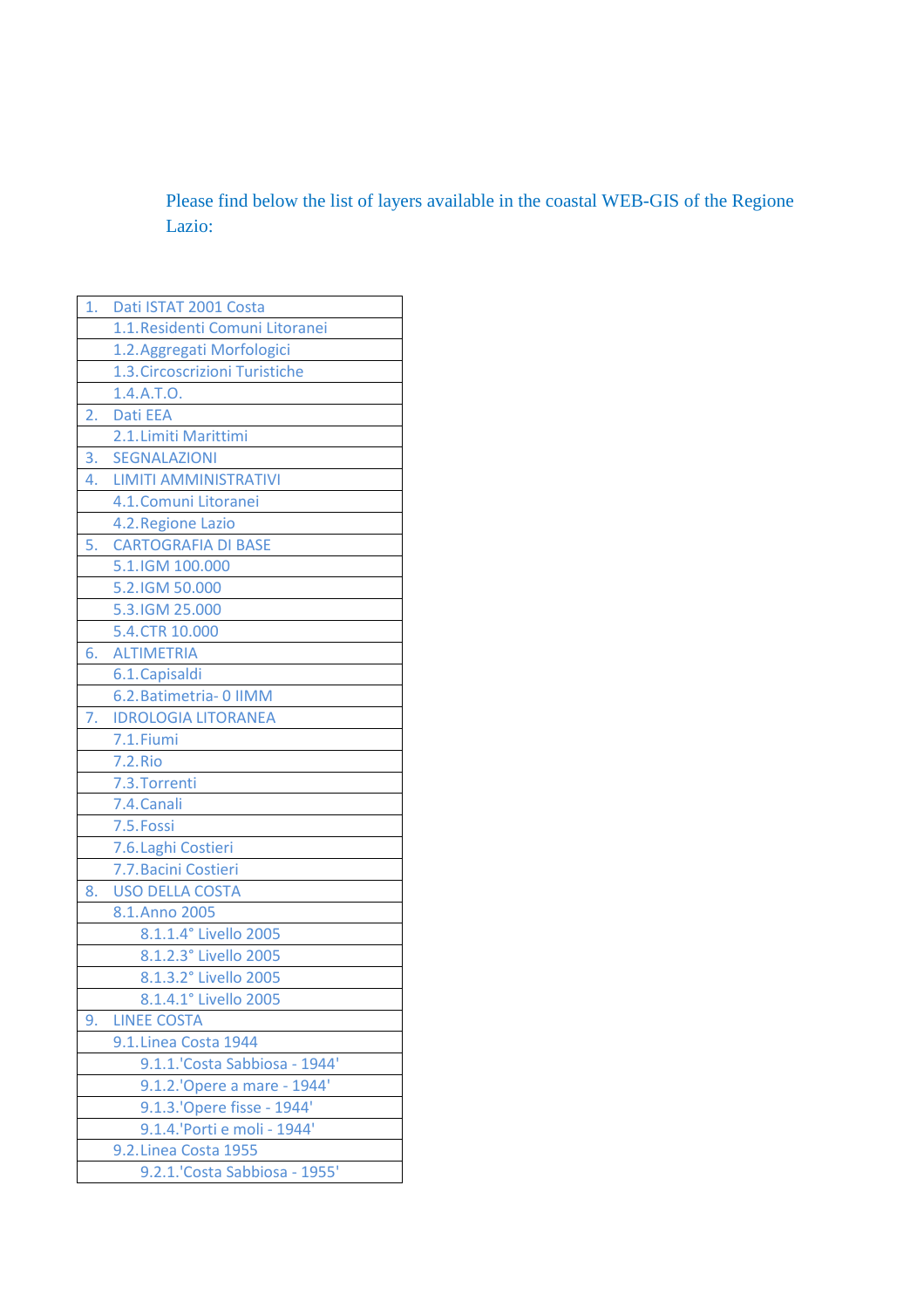| 9.2.2.'Opere a mare - 1955'       |  |  |  |
|-----------------------------------|--|--|--|
| 9.2.3.'Opere fisse - 1955'        |  |  |  |
| 9.2.4.'Porti e moli - 1955'       |  |  |  |
| 9.3. Linea Costa 1990             |  |  |  |
| 9.3.1.'Costa Sabbiosa - 1990'     |  |  |  |
| 9.3.2.'Opere a mare -1990'        |  |  |  |
| 9.3.3.'Opere fisse - 1990'        |  |  |  |
| 9.3.4.'Porti e moli - 1990'       |  |  |  |
| 9.4. Linea Costa 1992             |  |  |  |
| 9.4.1.'Costa Sabbiosa - 1992'     |  |  |  |
| 9.4.2.'Opere a mare - 1992'       |  |  |  |
| 9.4.3.' Opere fisse - 1992'       |  |  |  |
| 9.4.4.'Porti e moli - 1992'       |  |  |  |
| 9.4.5.'Zone interdette - 1992'    |  |  |  |
| 9.5. Linea Costa 1994             |  |  |  |
| 9.5.1.'Costa Sabbiosa - 1994'     |  |  |  |
| 9.5.2.' Opere a mare - 1994'      |  |  |  |
| 9.5.3.'Opere fisse - 1994'        |  |  |  |
| 9.5.4.'Porti e moli - 1994'       |  |  |  |
| 9.5.5.'Zone interdette - 1994'    |  |  |  |
| 9.6. Linea Costa 1996             |  |  |  |
|                                   |  |  |  |
| 9.6.1. Costa Sabbiosa - 1996'     |  |  |  |
| 9.6.2.'Opere a mare - 1996'       |  |  |  |
| 9.6.3.'Opere fisse - 1996'        |  |  |  |
| 9.6.4.'Porti e moli - 1996'       |  |  |  |
| 9.6.5.'Zone interdette - 1996'    |  |  |  |
| 9.7. Linea Costa 1998             |  |  |  |
| 9.7.1.'Costa Sabbiosa - 1998'     |  |  |  |
| 9.7.2.' Opere a mare - 1998'      |  |  |  |
| 9.7.3.'Opere fisse - 1998'        |  |  |  |
| 9.7.4.'Porti e moli - 1998'       |  |  |  |
| 9.7.5.'Zone interdette - 1998'    |  |  |  |
| 9.8. Linea Costa 2002             |  |  |  |
| 9.8.1.0                           |  |  |  |
| 9.8.2. 'Costa sabbiosa - 2002'    |  |  |  |
| 9.8.3.'Opere a mare - 2002'       |  |  |  |
| 9.8.4.'Opere fisse - 2002'        |  |  |  |
| 9.8.5.'Porti e moli - 2002'       |  |  |  |
| 9.9. Linea Costa 2005             |  |  |  |
| 9.9.1.'Alta'                      |  |  |  |
| 9.9.2                             |  |  |  |
| 9.9.3.'Scogliere sommerse'        |  |  |  |
| 9.10.<br><b>Progressive Costa</b> |  |  |  |
| 10. AMBIENTE MARINO               |  |  |  |
| Parchi<br>10.1.                   |  |  |  |
| 10.2.<br><b>Nursery</b>           |  |  |  |
| 10.2.1. Nursery Autunno           |  |  |  |
| 10.2.2. Nursery Primavera         |  |  |  |
| 10.2.3. Nursery Estate            |  |  |  |
| Posidonieti<br>10.3.              |  |  |  |
|                                   |  |  |  |